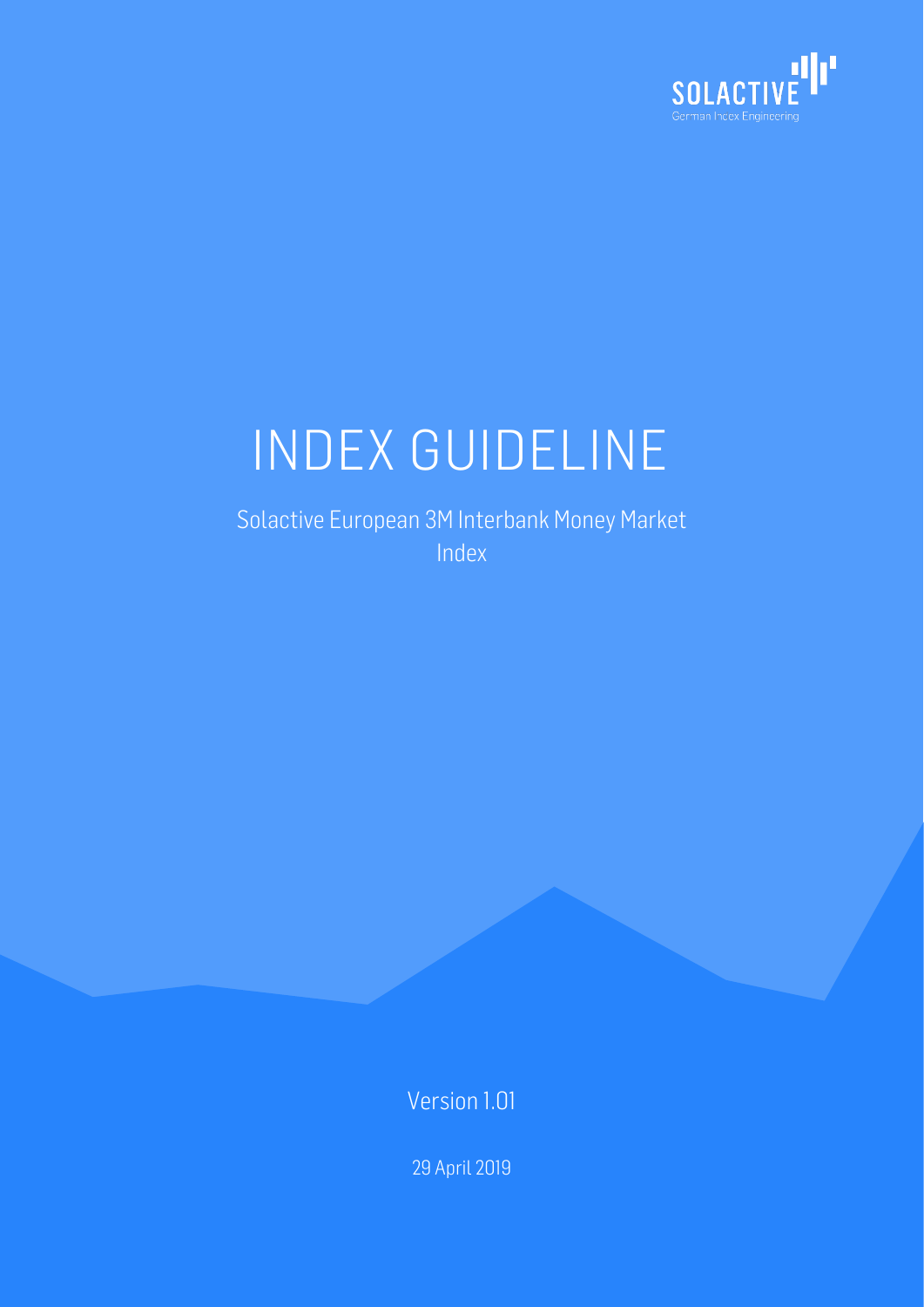

## INDEX GUIDELINE

Solactive European 3M Interbank Money Market Index

Version 1.01

29 April 2019

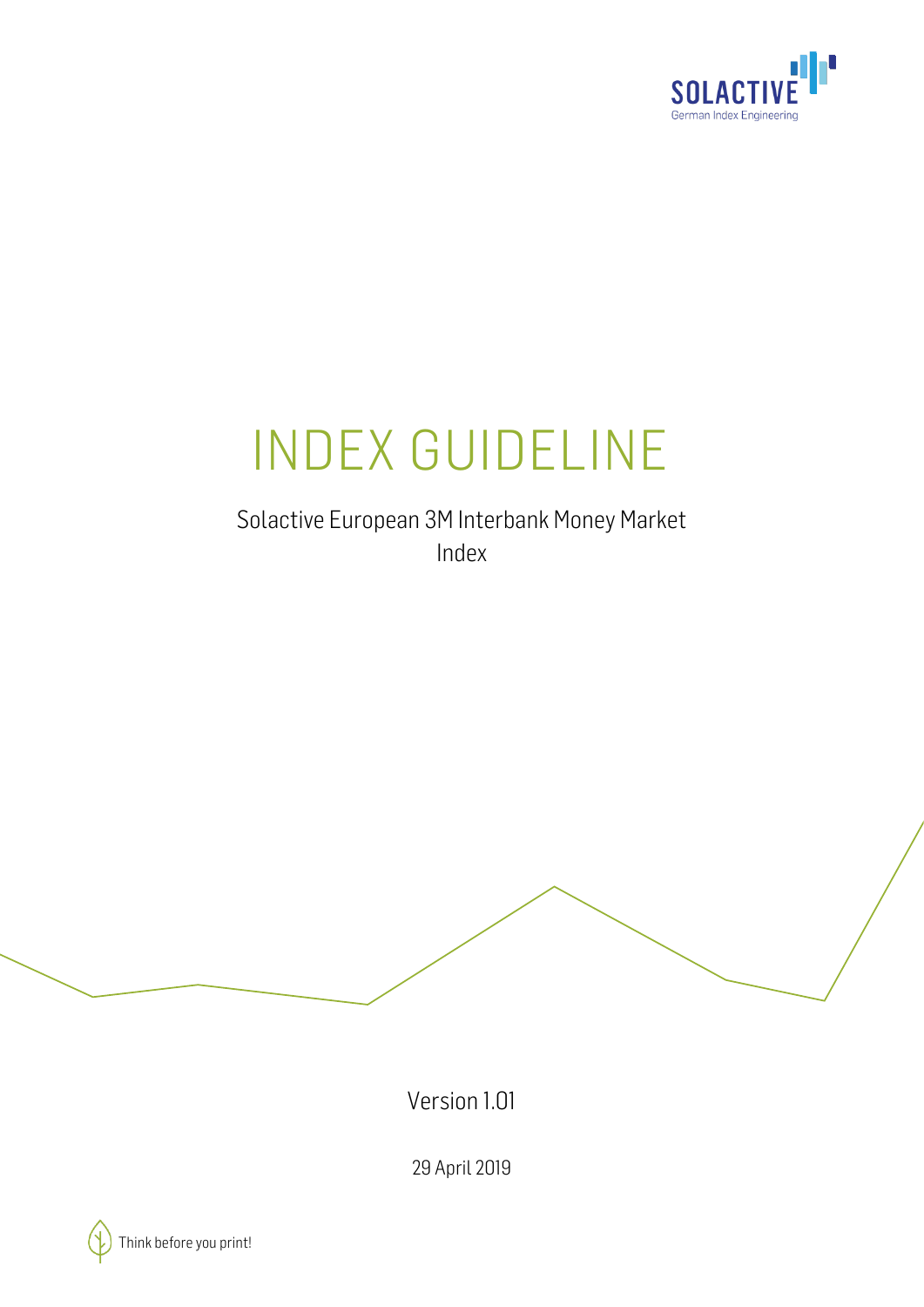## TABLE OF CONTENTS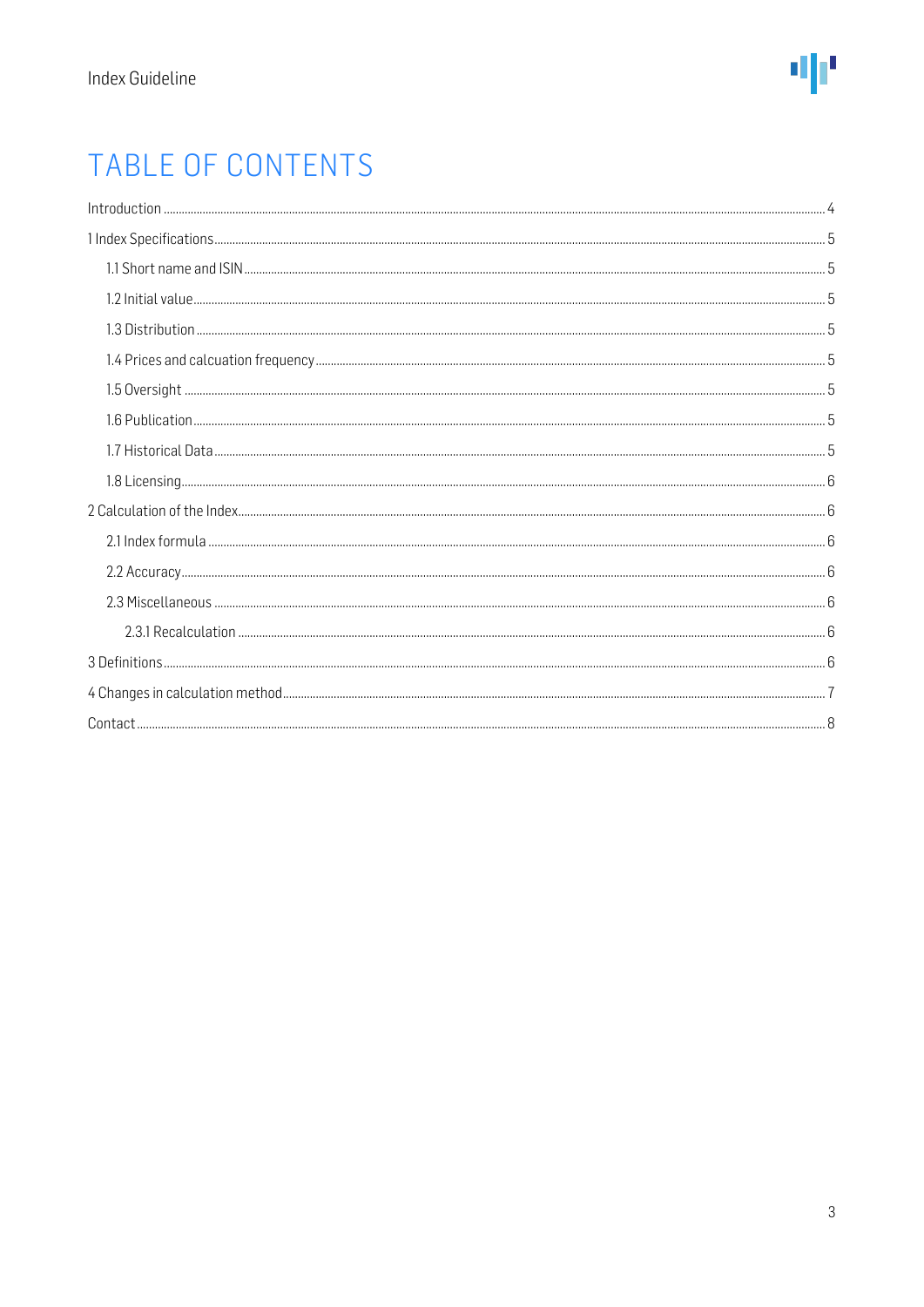## <span id="page-3-0"></span>INTRODUCTION

This document (the "Guideline") is to be used as a guideline with regard to the composition, calculation and maintenance of the Index. Any changes made to the Guideline are initiated by the Committee specified in Section 1.5. The Index is calculated and published by Solactive AG. The name "Solactive" is trademarked.

It contains the underlying principles and rules regarding the structure and operation of the Solactive European 3M Interbank Money Market Index (the "Index"). Solactive AG shall make every effort to implement the applicable regulations. Solactive AG does not offer any explicit or tacit guarantee or assurance, neither pertaining to the results from the use of the Index nor the Index value at any certain point in time nor in any other respect. The Indexis merely calculated and published by Solactive AG and it strives to the best of its ability to ensure the correctness of the calculation. There is no obligation for Solactive AG – irrespective of possible obligations to issuers – to advise third parties, including investors and/or financial intermediaries, of any errors in the Index. The publication of the Index by Solactive AG does not constitute a recommendation for capital investment and does not contain any assurance or opinion of Solactive AG regarding a possible investment in a financial instrument based on these Indices.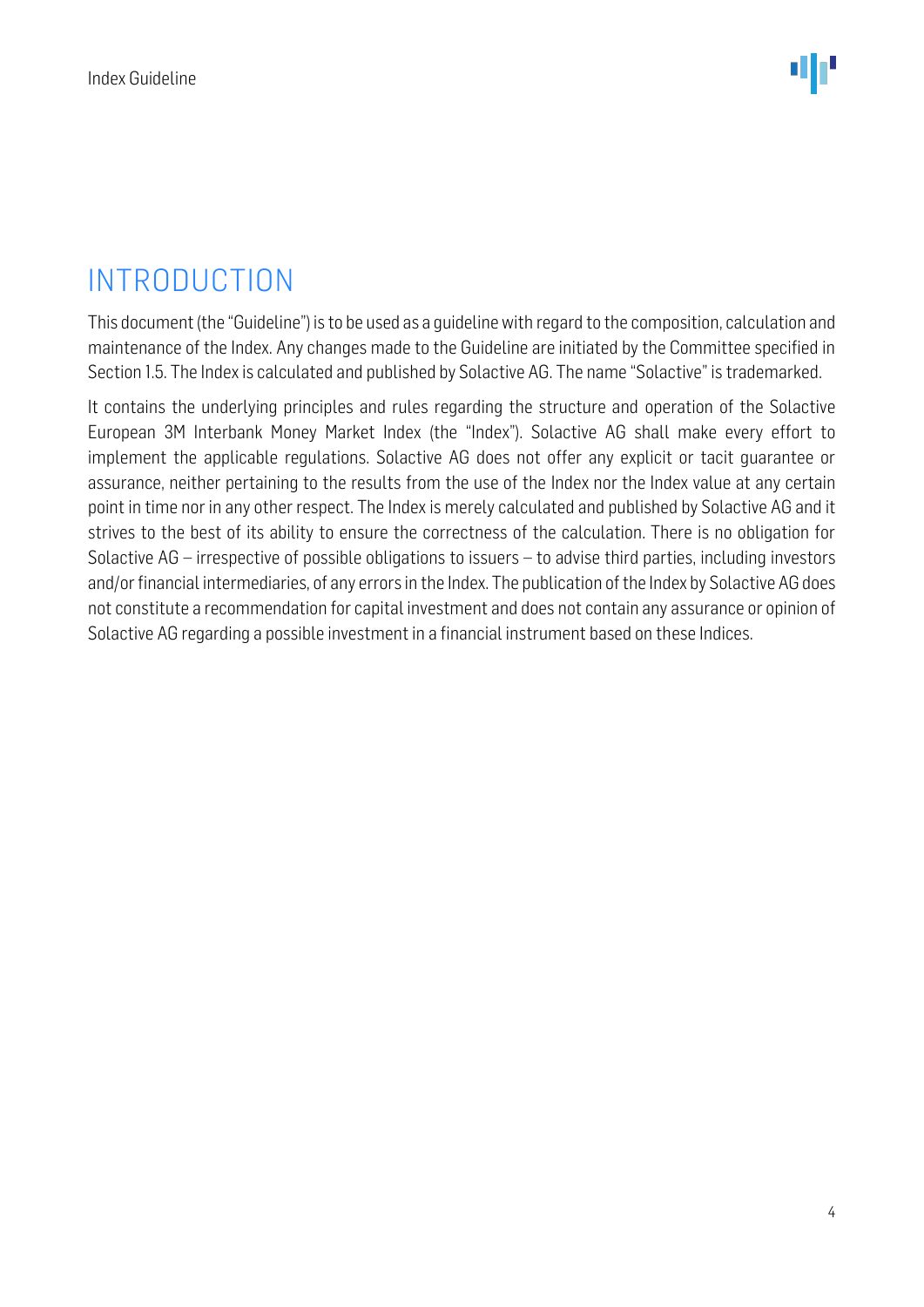

## <span id="page-4-0"></span>1 INDEX SPECIFICATIONS

- $>$  The Solactive European 3M Interbank Money Market Index is an index of Solactive AG and is calculated and distributed by Solactive AG.
- $>$  The Index is a rules-based Index engineered for to track a daily rolling cash position by accruing interest of the Euribor 3M rate. The index is therefore comprised of a theoretical EUR amount and the Euribor 3M interest rate.

#### <span id="page-4-1"></span>1.1 SHORT NAME AND ISIN

The Index is distributed under ISIN DE000SLA7VG1; the WKN is SLA7VG. The Index is published in Reuters under the code ".SOEU3MII" and in Bloomberg under the code "SOEU3MII Index".

#### <span id="page-4-2"></span>1.2 INITIAL VALUE

The Index is based on 100 on the corresponding Index Base Date.

#### <span id="page-4-3"></span>1.3 DISTRIBUTION

The Index is published via the price marketing services of Boerse Stuttgart AG and are distributed to all affiliated vendors. Each vendor decides on an individual basis as to whether it will distribute/display the Indices via its information systems.

#### <span id="page-4-4"></span>1.4 PRICES AND CALCUATION FREQUENCY

The Index is calculated based on the latest available price of the respective index components.

The index is calculated and distributed once every Business Day. In the event that data cannot be provided to the pricing services of Boerse Stuttgart AG the Indices cannot be distributed.

#### <span id="page-4-5"></span>1.5 OVERSIGHT

A Committee composed of staff from Solactive AG (the "Committee" or the "Index Committee") is responsible for decisions regarding the composition of the Indices as well as any amendments to the rules.

Members of the Committee can recommend changes to the Guideline and submit them to the Committee for approval.

#### <span id="page-4-6"></span>1.6 PUBLICATION

All specifications and information relevant for calculating the Index are made available on the [http://www.solactive.com](http://www.solactive.com/) web page and sub-pages.

#### <span id="page-4-7"></span>1.7 HISTORICAL DATA

Historical data will be maintained from the Base Date of the Index.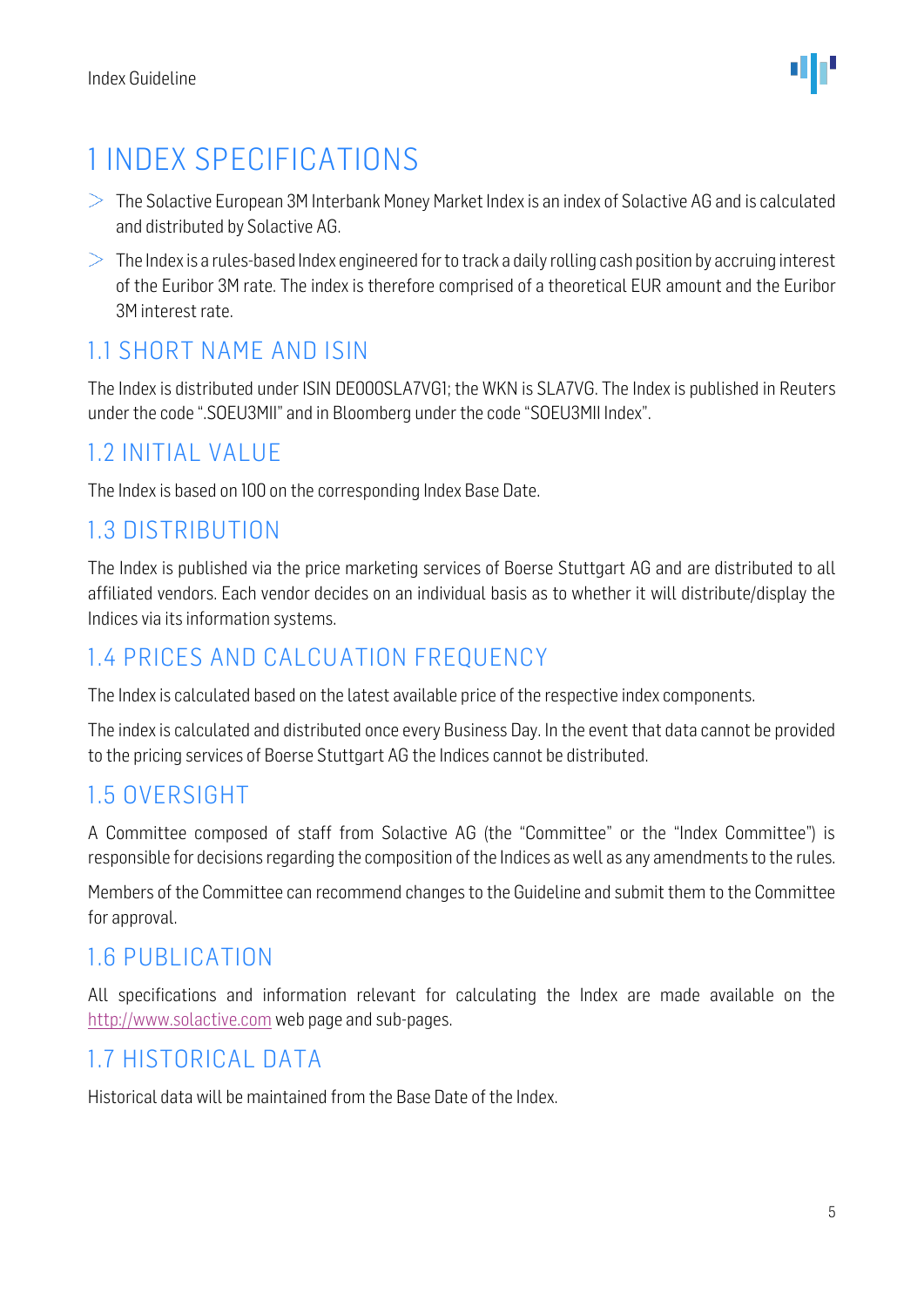#### <span id="page-5-0"></span>1.8 LICENSING

Licenses to use the Index as the underlying value for derivative instruments are issued to stock exchanges, banks, financial services providers and investment houses by Solactive AG.

## <span id="page-5-1"></span>2 CALCULATION OF THE INDEX

#### <span id="page-5-2"></span>2.1 INDEX FORMULA

The Index Value on Trading Day t is calculated in accordance with the following formula:

$$
I(t) = I(t-1) * \left(1 + r(t-1) * \frac{DCF(t-1, t)}{360}\right)
$$

with:

| I(t)                | = Index Value on Trading Day t                                                                                                                                                  |
|---------------------|---------------------------------------------------------------------------------------------------------------------------------------------------------------------------------|
| $I(t-1)$            | = Index Value on the Trading Day immediately preceding Trading Day t                                                                                                            |
| I(0)                | = Index Value on the Index Base Date, i.e. 100                                                                                                                                  |
| $r(t-1)$            | = the latest interest rate value published on or before the Trading Day<br>immediately preceding Trading Day t                                                                  |
| $DCF(t + 1, t + 2)$ | = number of calendar days between the Trading Day immediately following<br>Trading Day t (inclusive) and the Trading Day immediately following that<br>Trading Day (exclusive). |

#### <span id="page-5-3"></span>2.2 ACCURACY

 $>$  The value of the Index will be rounded to four decimals for the purpose of publication.

#### <span id="page-5-4"></span>2.3 MISCELLANEOUS

#### <span id="page-5-5"></span>2.3.1 Recalculation

Solactive AG makes the greatest possible efforts to accurately calculate and maintain its indices. However, the occurrence of errors in the index determination process cannot be ruled out. In such cases Solactive AG adheres to its publicly available [Correction Policy.](http://www.solactive.com/news/documents/)

### <span id="page-5-6"></span>3 DEFINITIONS

"Trading Day" means any day except Saturday and Sunday.

"Extraordinary Event" is referring to the case if the interest rate ceases to exist.

The "Index Calculator" is Solactive AG or any other appropriately appointed successor in this function.

The "Index Currency" is EUR.

The "Base Date" is the 30<sup>th</sup> December 2005.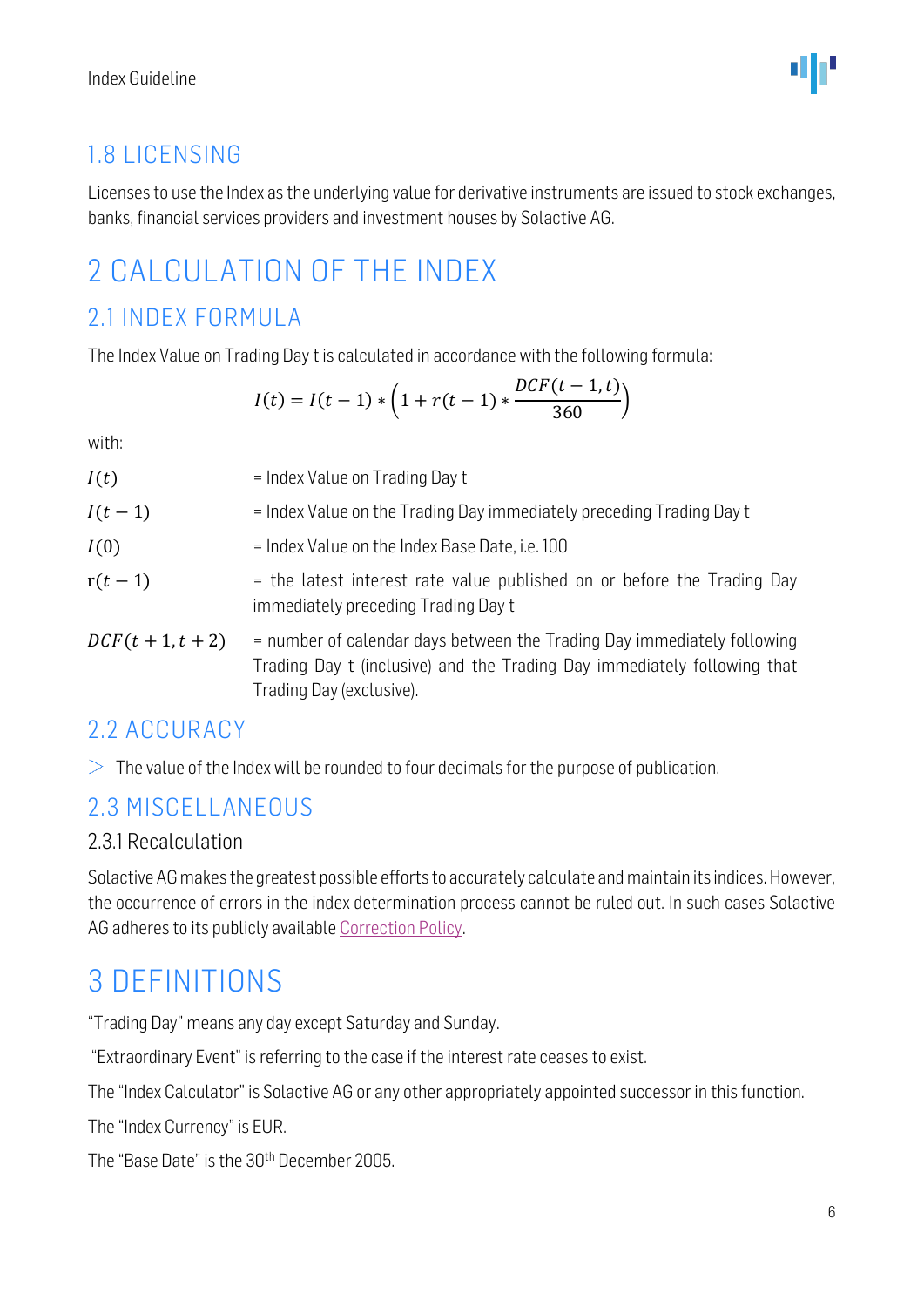"Interest Rate" means the Euribor 3M Rate published in Reuters under the RIC "EURIBOR3MD=".

### <span id="page-6-0"></span>4 CHANGES IN CALCULATION METHOD

The application by the Index Calculator of the method described in this document is final and binding. The Index Calculator shall apply the method described above for the composition and calculation of the Index. However, it cannot be excluded that the market environment, supervisory, legal, financial or tax reasons may require changes to be made to this method. The Index Calculator may also make changes to the terms and conditions of the Index and the method applied to calculate the Index that it deems to be necessary and desirable in order to prevent obvious or demonstrable error or to remedy, correct or supplement incorrect terms and conditions. The Index Calculator is not obliged to provide information on any such modifications or changes. Despite the modifications and changes, the Index Calculator will take the appropriate steps to ensure a calculation method is applied that is consistent with the method described above.